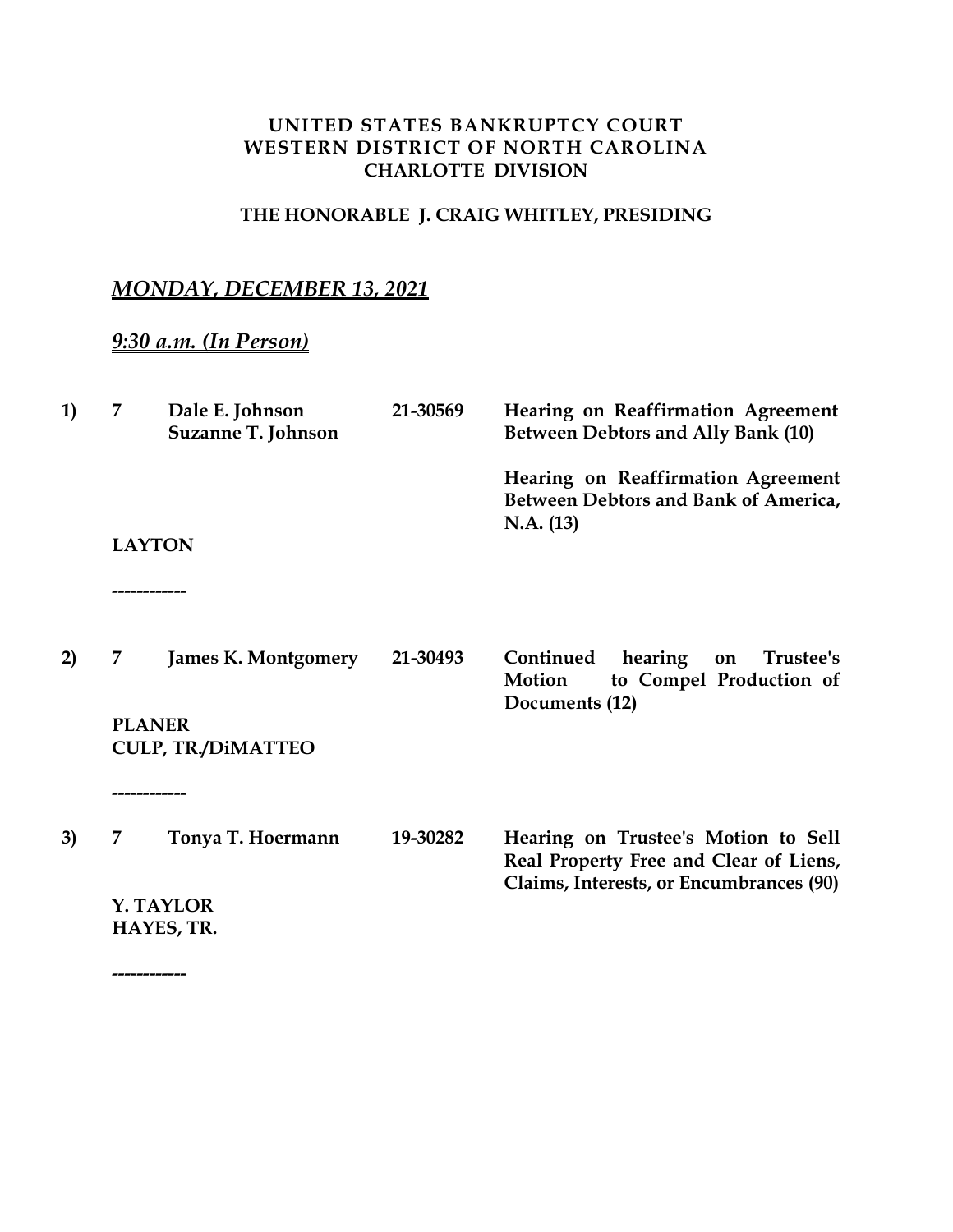**------------**

| 4) | 7                                   | AJT Technology Designs 21-30421<br>Inc.          |                                          | Hearing on Motion of The Ohio<br>Casualty Insurance<br>Company<br>for<br>Relief from Stay<br>$(31);$ Debtor's<br>Response (32); Trustee's Response and<br>Objection (33); The Ohio Casualty<br>Insurance Company's Reply to the<br><b>Response and Objection (36)</b> |  |  |  |
|----|-------------------------------------|--------------------------------------------------|------------------------------------------|-----------------------------------------------------------------------------------------------------------------------------------------------------------------------------------------------------------------------------------------------------------------------|--|--|--|
|    |                                     | <b>WILLIAMS</b>                                  |                                          |                                                                                                                                                                                                                                                                       |  |  |  |
|    |                                     | HAYES, TR.<br><b>BRUCKMANN</b>                   | <b>CON'T TO 1/24/22</b>                  |                                                                                                                                                                                                                                                                       |  |  |  |
| 5) | -----------------<br>7              | Richard A. Smith                                 | 21-30592                                 | Hearing on Motion of Nationstar                                                                                                                                                                                                                                       |  |  |  |
|    |                                     |                                                  |                                          | Mortgage d/b/a Mr. Cooper for Relief                                                                                                                                                                                                                                  |  |  |  |
|    | <b>DUNCAN</b><br><b>HEDRICK</b>     | HAYES, TR.                                       | from Stay (11); Trustee's Objection (12) |                                                                                                                                                                                                                                                                       |  |  |  |
|    | ----------------                    |                                                  |                                          |                                                                                                                                                                                                                                                                       |  |  |  |
| 6) | 7                                   | <b>Khaled Ahmed</b><br><b>Manel Dias Ahmed</b>   | 19-31248                                 | Compliance hearing regarding Order<br>Granting<br>Trustee's<br>Motion<br>to<br>Determine Refund Due to Estate (52)                                                                                                                                                    |  |  |  |
|    | <b>HANDS</b><br><b>SHUFORD, TR.</b> |                                                  |                                          |                                                                                                                                                                                                                                                                       |  |  |  |
|    | ------------                        |                                                  |                                          |                                                                                                                                                                                                                                                                       |  |  |  |
| 7) | 7                                   | <b>Richard W. Garrison</b><br>Angela S. Garrison | 20-30067                                 | <b>Compliance hearing regarding Consent</b><br>Order Granting Trustee's Motion for<br><b>Determination of Tax Refunds (115)</b>                                                                                                                                       |  |  |  |
|    |                                     |                                                  | <b>SATISFIED</b>                         |                                                                                                                                                                                                                                                                       |  |  |  |
|    | <b>CORDES</b>                       |                                                  |                                          |                                                                                                                                                                                                                                                                       |  |  |  |
|    |                                     | <b>CULP, TR. / DIMATTEO / ESSER</b>              |                                          |                                                                                                                                                                                                                                                                       |  |  |  |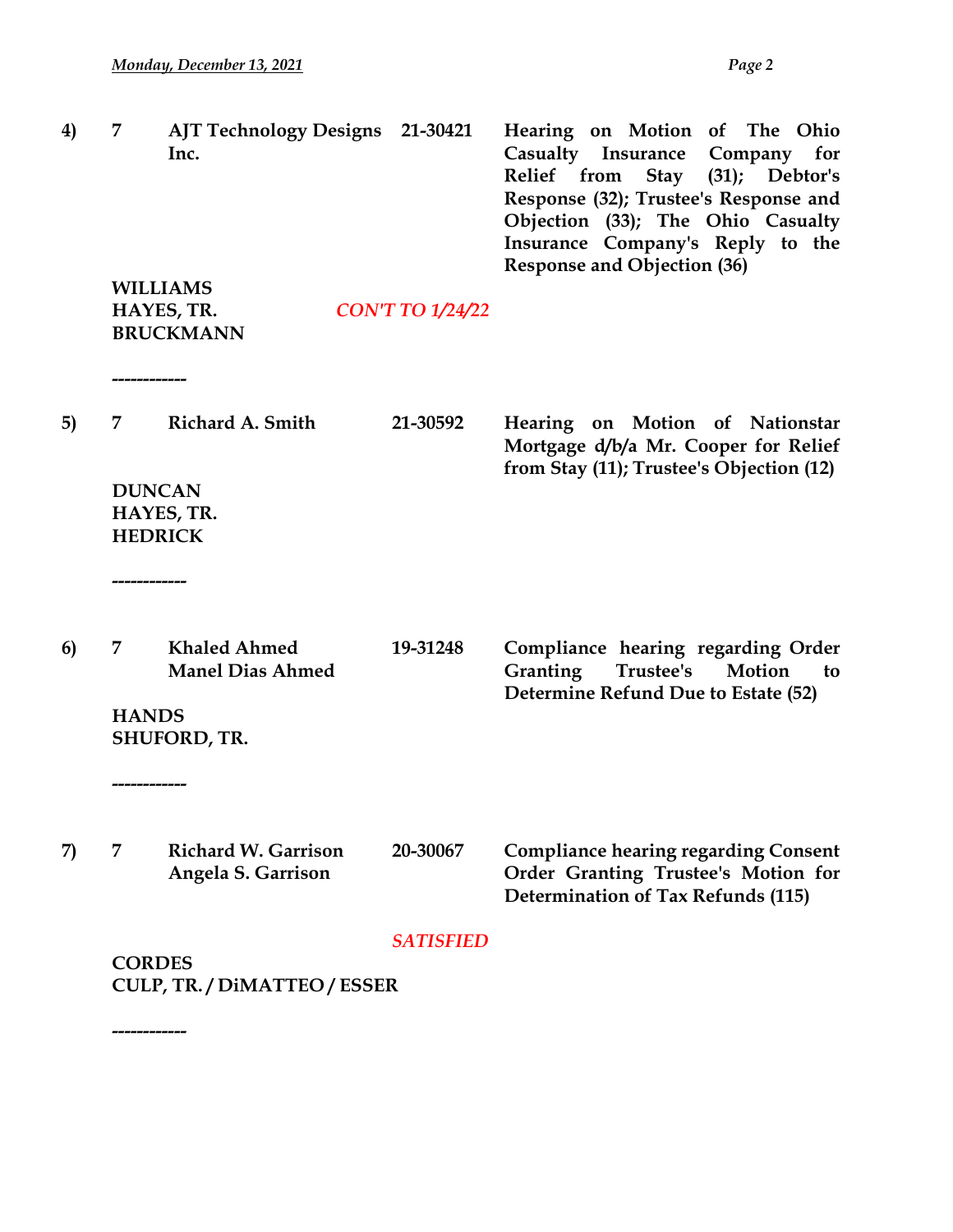*Monday, December 13, 2021 Page 3*

**------------**

| 8)         | 7<br><b>WRIGHT</b>        | Jude S. Colnagelo                         | 19-30878         | hearing regarding<br>Order<br><b>Status</b><br>Trustee's Motion<br>Granting<br>to<br>Determine Refund Due to Estate (81)  |
|------------|---------------------------|-------------------------------------------|------------------|---------------------------------------------------------------------------------------------------------------------------|
|            | ----------                | <b>SHUFORD, TR.</b>                       | <b>SATISFIED</b> |                                                                                                                           |
| 9)         | 7<br><b>JOHNSON</b>       | <b>Khosrow Gharavi</b><br>Maryam Zangeneh | 20-30538         | Compliance hearing regarding Order<br>Trustee's<br>Granting<br>Motion<br>to<br>Determine Refund Due to Estate (37)        |
|            |                           | <b>SHUFORD, TR.</b>                       | <b>SATISFIED</b> |                                                                                                                           |
| <b>10)</b> | 7                         | <b>Justin M. Treadway</b>                 | 19-31701         | Compliance hearing regarding Order<br>Trustee's Motion<br>Granting<br>to<br>Determine Refund Due to Estate (47)           |
|            | <b>GRIER</b><br>--------- | HAYES, TR.                                | <b>SATISFIED</b> |                                                                                                                           |
| 11)        | 7                         | Ronald H. Peeler<br>Paige Peeler          | 20-30614         | Compliance hearing regarding Order<br><b>Granting</b><br>Trustee's<br>Motion<br>to<br>Determine Refund Due to Estate (64) |
|            | <b>CARTER</b>             | HAYES, TR.                                | <b>SATISFIED</b> |                                                                                                                           |
| 12)        | 7                         | Jennifer M. Ferrell                       | 19-30518         | Compliance hearing regarding Order<br>Granting<br>Trustee's<br>Motion<br>for<br>Determination of Tax Refunds (51)         |
|            | <b>PROSE</b><br>CULP, TR. |                                           | <b>SATISFIED</b> |                                                                                                                           |